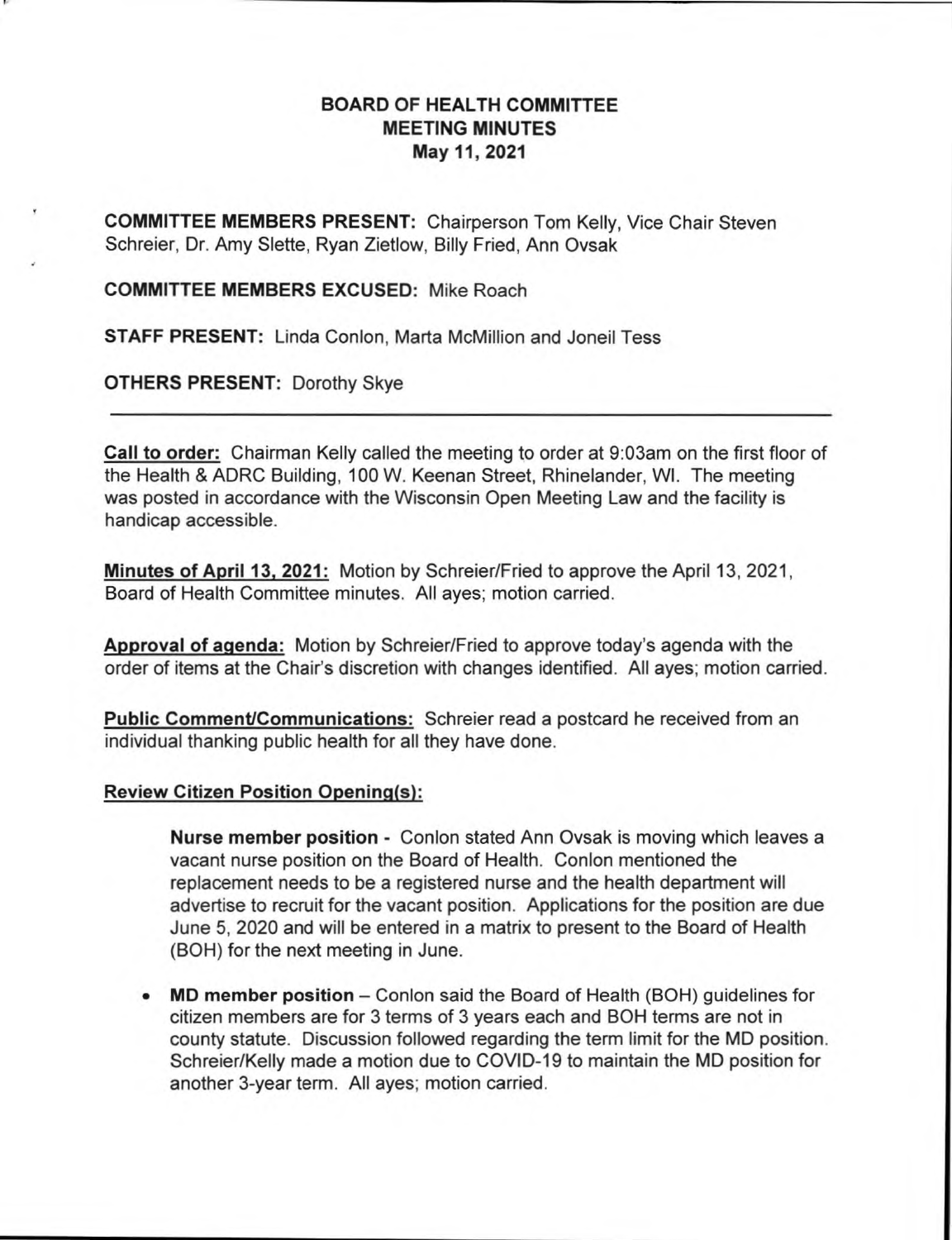Board of Health Committee May 11, 2021 Page 2 of **4** 

## **Monthly Updates:**

# Communicable Diseases (4/1/21-4/30/21):

Conlon reviewed and discussion followed.

| <b>Disease</b>                                            | <b>Closed</b>  | <b>Closed and</b><br><b>Confirmed/Probable</b> |
|-----------------------------------------------------------|----------------|------------------------------------------------|
| <b>Brucellosis</b>                                        |                |                                                |
| Campylobacteriosis                                        |                |                                                |
| Chlamydia Trachomatis Infection                           |                |                                                |
| Coronavirus, Novel 2019 (COVID-19)                        | 1850           | 297                                            |
| Cryptosporidiosis                                         |                |                                                |
| Giardiasis                                                | 5              | 5                                              |
| Gonorrhea                                                 | 4              | O                                              |
| <b>Hepatitis C</b>                                        |                |                                                |
| Hepatitis C, Chronic                                      | 5              |                                                |
| Lyme Disease (B.Burgdorferi)                              |                |                                                |
| Multisystem Inflammatory Syndrome in Children (MIS-<br>C) |                |                                                |
| Pertussis (Whooping Cough)                                |                |                                                |
| Streptococcus Pneumonia, Invasive Disease                 |                |                                                |
| <b>Syphilis Reactor</b>                                   | $\overline{c}$ |                                                |
| Toxoplasmosis                                             |                | Ω                                              |
| Yersiniosis                                               |                | O                                              |

Coronavirus (COVID-19) — Data / Vaccine: McMillion reviewed the COVID-19 data dashboard. McMillion stated the burden is getting close to moving down from high to moderately high and Oneida County is starting to see zero new cases some days. Starting next week, May 16, individuals ages 12-15 will be eligible for the Pfizer vaccine. The health department will be working with providers and pharmacies to assure vaccination access for this age group.

Coronavirus (COVID-19) - Schools: Conlon said there is not much left of the school year and the health department encouraged schools to continue doing what they have been this school year. Conlon said it is time to reexamine what type of changes we should make in the fall regarding COVID in schools.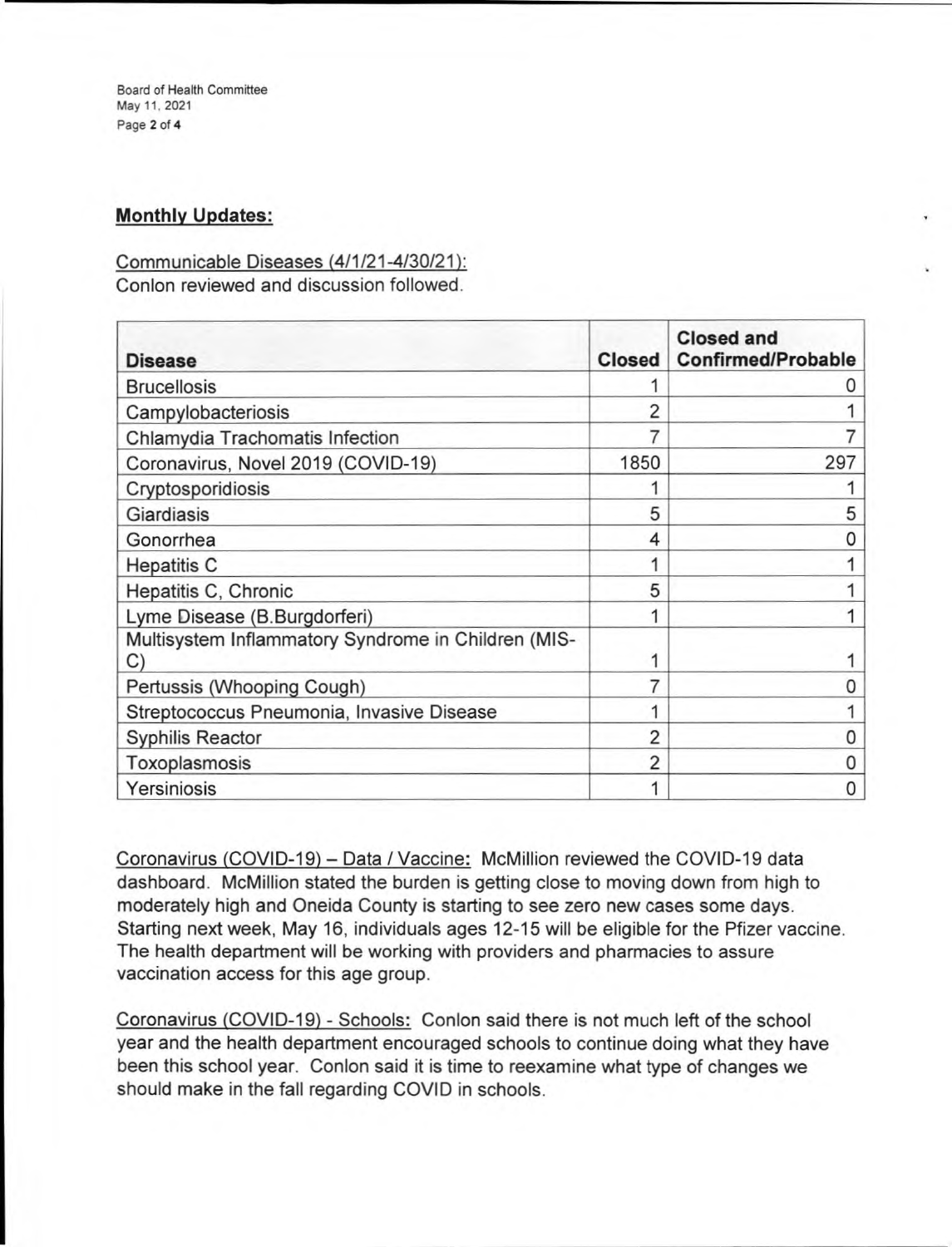Board of Health Committee May 11, 2021 Page 3 of **4** 

Coronavirus (COVID-19) — Community Testing: COVID-19 testing will end on May 25 with the National Guard.

Outreach/Communication Report (4/10/21-5f7/21): McMillion shared the outreach report and discussion followed.

| Facebook               | 101 |
|------------------------|-----|
| <b>Press Release</b>   | 5   |
| Presentation           |     |
| <b>Board of Health</b> |     |
| Interview              | 3   |
| <b>Health Fair</b>     |     |
| School                 |     |
| <b>Lobby Slides</b>    |     |
| <b>Mailings</b>        |     |
| <b>Phone Outreach</b>  |     |
| <b>Newsletter</b>      |     |
| <b>Total</b>           |     |

## Facebook Reporting (4/10/21-5/7/21):

McMillion shared Facebook report and discussion followed.

| Posts                                         | 101                                                                                                                                                         |
|-----------------------------------------------|-------------------------------------------------------------------------------------------------------------------------------------------------------------|
| <b>Total Reach</b>                            | 144,394                                                                                                                                                     |
| Average Reach per Post                        | 1,430                                                                                                                                                       |
| Total Engagement (Likes, shares,<br>comments) | 5,153                                                                                                                                                       |
| Average Engagement per post                   | 51                                                                                                                                                          |
| Boosts during timeframe                       | 3                                                                                                                                                           |
| Post with largest reach                       | OCHD collaborating with Ascension &<br>Marshfield Clinic to offer a Moderna<br>vaccine clinic in Minocqua on<br>Saturday, April 24, 2021; reach 8,226       |
| Post with most engagement                     | OCHD collaborating with Ascension &<br>Marshfield Clinic to offer a Moderna<br>vaccine clinic in Minocqua on<br>Saturday, April 24, 2021;<br>engagement 374 |
| New Page Likes                                | 13                                                                                                                                                          |